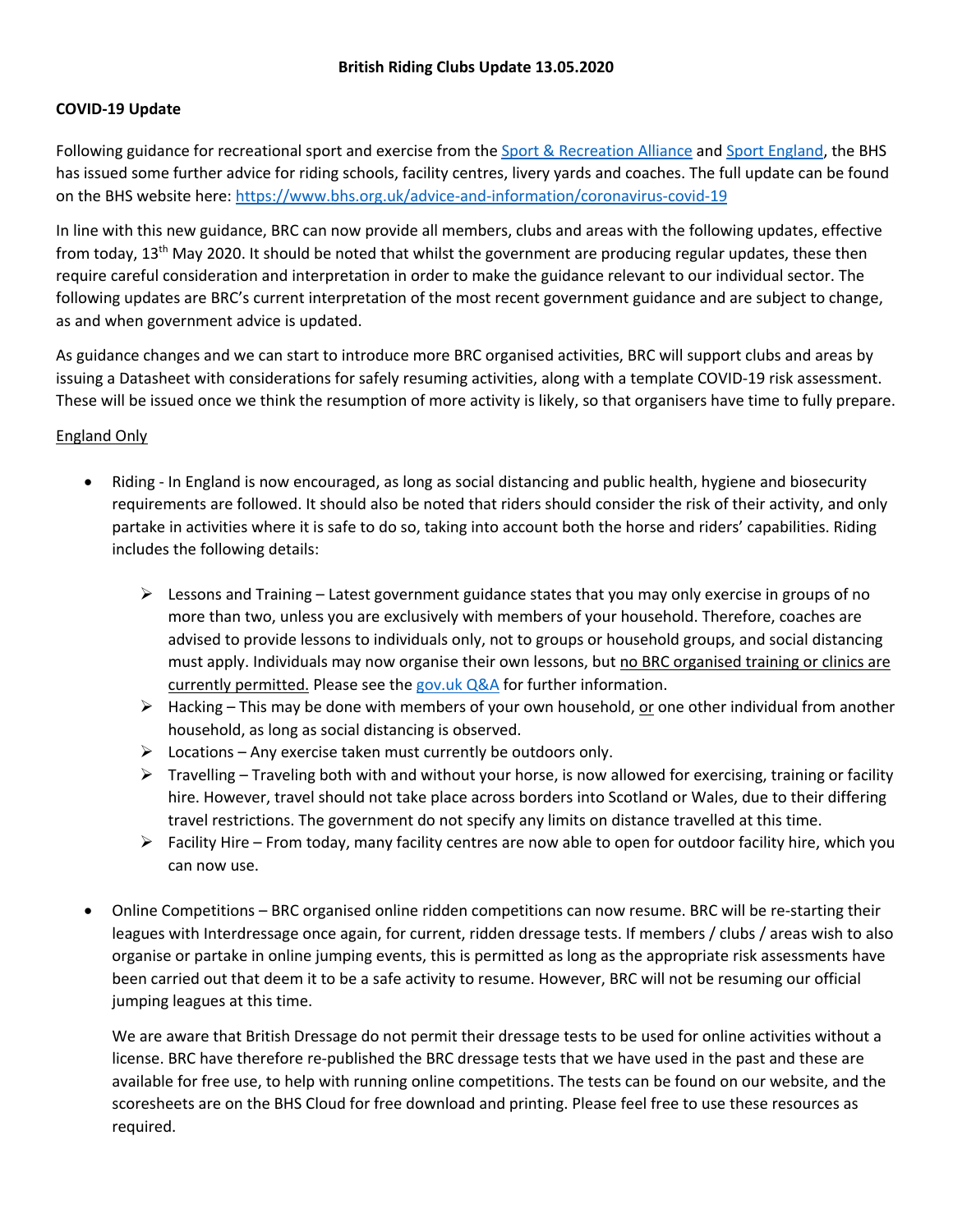• Other BRC Activities – Apart from the online competitions mentioned above, no other BRC activities are currently permitted.

# Scotland, Wales and Northern Ireland

- Riding In Scotland, Wales and Northern Ireland, is now encouraged but only individually or exclusively with members of your own household. However, it is recognised that any riding activity should only be carried out in accordance with the specific government guidelines which can be found here for Scotland, Wales, and Northern Ireland, These include:
	- $\triangleright$  Current travel restrictions
	- $\triangleright$  No facility hire, which remain closed at this time
	- $\triangleright$  Only riding if it is deemed safe to do so
- Online competitions As with the England information above, BRC organised online ridden competitions can now resume. However, this should only be done if possible under the specific government restrictions as already detailed. For example, if your horse is kept at home and you can safely ride and film a dressage test, then you are able to enter online competitions.
- Other BRC Activities Apart from the online competitions mentioned above, no other BRC activities are currently permitted.

# **BRC NAF Five Star National Championships**

It is with great disappointment that we announce the cancellation of the above event. We had been hopeful to run the qualifiers and championships, but it has become clear that there is no way to do so whilst maintaining social distancing measures. This would therefore put the safety of staff, volunteers, officials, and competitors at risk, which is of course something that we cannot do. The National Championships is a vast event with approximately 2500 people in attendance across the weekend. It would also be highly unlikely that areas would be able to safely run qualifiers for this throughout July when current measures are highly likely to remain in place for some time. The BRC Advisory Committee have explored numerous options but were unable to find a solution that adhered to government restrictions and was also financially viable to run. We are exploring further online options and will share those with you in due course.

NAF Statement: As long term supporters of British Riding Clubs we would like to take this opportunity to share how disappointed we are that we will not be seeing you all at the NAF Five Star National Championships at Lincoln in 2020. We know just how hard each and every one of you work to qualify and how much amazing support your club gives you at both the qualifiers and the championships themselves. We fully support BRC in their decision for the safety of all of their members and are sure 2021 is going to be an amazing 'come back' year, so until then, stay safe, keep in touch, support each other and we will see you in 2021!

### **BRC TopSpec Dressage to Music Championships**

It is still our intention to run this event if at all possible. The Dressage to Music is a relatively small event, with around 250 entries split over three days on site. It can also be run with a small number of key officials. We feel that with changes to current processes e.g. scoreboards and presentations, we would be able to run whilst adhering to any social distancing measures that remain in place. This will of course be subject to areas being able to run qualifiers and enough entries being made to make the event viable. We would also need to re-consider the classes on offer as a pairs class for example, may not be a possibility with the social distancing restrictions that we will have to work to. It is with regret that the quadrille will not be going ahead this year, even if the Dressage to Music Championship is able to run. The teams would need to practice together in close proximity, and this will not be a possibility with the social distancing measures we are that we are abiding by. The committee have therefore made the decision to cancel this competition for this year.